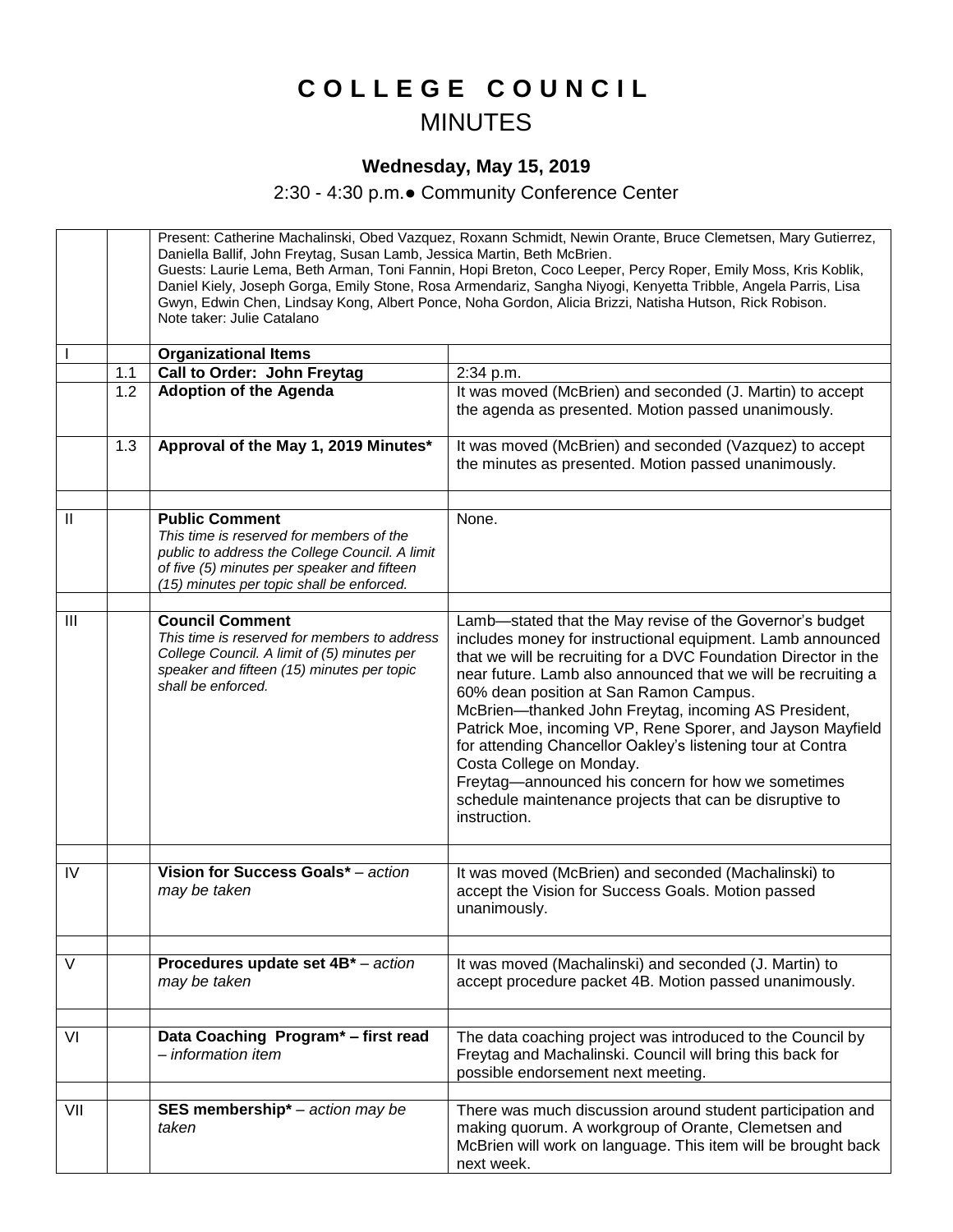| VIII         | EV charging station $costs^*$ – action<br>may be taken            | Lamb presented the costs for installation and ongoing cost of<br>electricity for the charging stations. Lamb is considering the<br>ongoing costs be passed on to the consumer at cost for<br>students and staff.<br>It was moved (Machalinski) and seconded (McBrien) to move<br>forward with the installation of the EV charging stations as<br>explained by Lamb. Motion passed with seven ayes, one no<br>(J. Martin) and one abstention (Freytag).                                                                                                                                                                                                                                                                                                                                                                          |
|--------------|-------------------------------------------------------------------|---------------------------------------------------------------------------------------------------------------------------------------------------------------------------------------------------------------------------------------------------------------------------------------------------------------------------------------------------------------------------------------------------------------------------------------------------------------------------------------------------------------------------------------------------------------------------------------------------------------------------------------------------------------------------------------------------------------------------------------------------------------------------------------------------------------------------------|
|              |                                                                   |                                                                                                                                                                                                                                                                                                                                                                                                                                                                                                                                                                                                                                                                                                                                                                                                                                 |
| IX           | Program review diagram and content*<br>- action may be taken      | Lamb presented the Development of Program Reviews<br>diagram. She explained that we want to formalize the review<br>of the PR templates so we will have an evaluation workgroup<br>look at the templates.<br>It was moved (McBrien) and seconded (Gutierrez) to accept<br>the Development of Program Reviews diagram. Motion<br>passed unanimously.                                                                                                                                                                                                                                                                                                                                                                                                                                                                             |
|              |                                                                   |                                                                                                                                                                                                                                                                                                                                                                                                                                                                                                                                                                                                                                                                                                                                                                                                                                 |
| $\mathsf{X}$ | Program review improvement task<br>$group* – action may be taken$ | Freytag presented a document showing the membership and<br>goal of a taskforce to improve the program review process.<br>It was moved (McBrien) and seconded (Machalinski) to<br>endorse this taskforce as presented and to move it forward in<br>fall 2019.                                                                                                                                                                                                                                                                                                                                                                                                                                                                                                                                                                    |
|              |                                                                   |                                                                                                                                                                                                                                                                                                                                                                                                                                                                                                                                                                                                                                                                                                                                                                                                                                 |
| XI           | Mural Project - action may be taken                               | Hopi Breton and Coco Leeper presented the social justice<br>mural project. It was moved (Machalinski) and seconded<br>(McBrien) to endorse the social justice mural project. Motion<br>passed unanimously.                                                                                                                                                                                                                                                                                                                                                                                                                                                                                                                                                                                                                      |
| XII          | <b>End-of-year IITC (Tech Committee)</b>                          |                                                                                                                                                                                                                                                                                                                                                                                                                                                                                                                                                                                                                                                                                                                                                                                                                                 |
|              | <b>Report</b> * $-$ action may be taken                           | Robison and Roper presented a year-end report from the<br>Information and Instruction Technology Committee.                                                                                                                                                                                                                                                                                                                                                                                                                                                                                                                                                                                                                                                                                                                     |
| XIII         | Racial Justice Task Force – action<br>may be taken                | Clemetsen, Armendariz, and Stone presented the work of the<br>task force and the seven action teams.<br>It was moved (Machalinski) and seconded (Gutierrez) to<br>recommend to the college president that Shaun Harper be<br>the speaker at fall convocation and to continue to work with<br>the USC Race and Equity Center throughout the year. Motion<br>passed unanimously.<br>It was also moved (McBrien) and seconded (Gutierrez) to<br>formally thank the task force for their amazing work and move<br>the recommendations forward to President Lamb for her<br>consideration. Motion passed unanimously.<br>Lamb explained that she will be looking at the<br>recommendations and discussing with Cabinet and others.<br>She plans to send out an email communication to the college<br>community detailing next steps. |
|              |                                                                   |                                                                                                                                                                                                                                                                                                                                                                                                                                                                                                                                                                                                                                                                                                                                                                                                                                 |
| XIV          | <b>Program Review Rankings*</b> - action<br>may be taken          | Council reviewed the rankings with the Budget Committee<br>comments. We will bring this back again next week.                                                                                                                                                                                                                                                                                                                                                                                                                                                                                                                                                                                                                                                                                                                   |
| XV           | <b>Adjournment</b>                                                | 4:30 p.m.                                                                                                                                                                                                                                                                                                                                                                                                                                                                                                                                                                                                                                                                                                                                                                                                                       |
| *Attachment  |                                                                   |                                                                                                                                                                                                                                                                                                                                                                                                                                                                                                                                                                                                                                                                                                                                                                                                                                 |